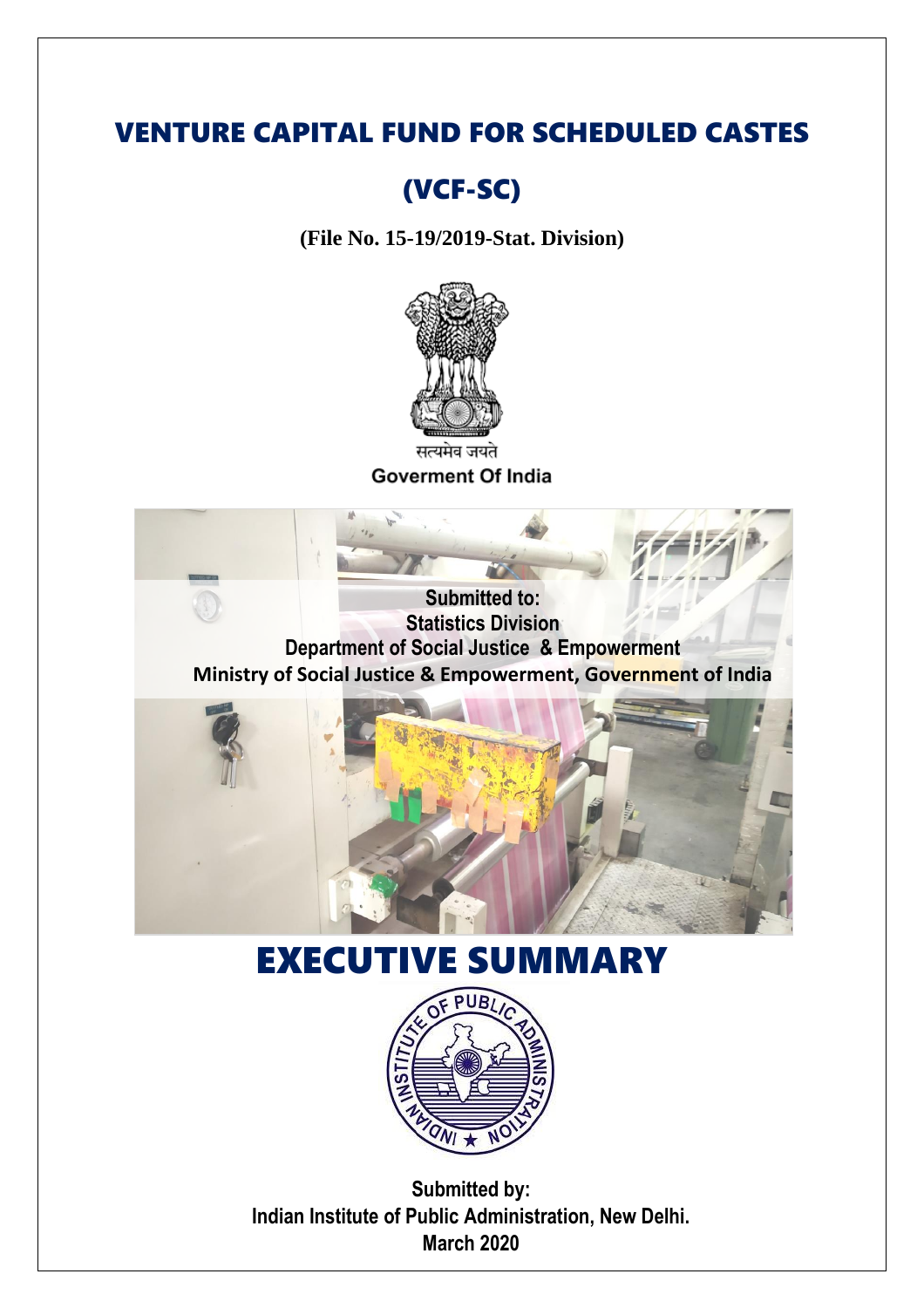### EXECUTIVE SUMMARY

The Scheme of Venture Capital Fund for Scheduled Castes was launched in 2014-15 with a unique feature of advancing loans from Rs.50 lakhs to Rs.15 crores to SC entrepreneurs. Till date loans amounting to Rs. 354.44 crores to 98 companies of SC entrepreneurs have been sanctioned in different areas including Solar Energy, Water Treatment Plants, Food Processing and Beverages, Hotel, etc. Investment under the fund is categorised into two: (1) Financial Assistance up to Rs 5 Crore. The investment under this category shall be funded maximum upto 75% of the project cost and the balance 25% of the project cost will be funded by the promoters. (2) Financial Assistance above Rs. 5 Crore. In this category, the investment would be made maximum upto 50% of the project cost. At least 25% of the project cost has to be financed by bank/other institutions. Balance 25% of the project cost will be funded by the promoters. It is important to conduct technical and feasibility study from an independent source in case required funding exceeds Rs. 5 Crore.

The moratorium for the redemption of principal component is considered on case by case basis but should not exceed 36 months from the date of investment in the company. However, interest/coupon payment commences from the date of investment in the company at regular intervals as determined by the investment committee of the fund. The returns/coupons/interest for financial assistance is linked with 15% per annum equity instruments and 8% per annum in case of debt/convertible instruments are admissible and in the special case of women and disabled entrepreneurs, 7.75% is provisioned. In the case of the company owned by a woman entrepreneur with 51% of the shareholding in the company as the Managing Director, the interest rate of 7.75% is admissible. To qualify disability benefits, the guideline issued by the Department of Empowerment with disabilities for qualifying disabled persons is followed. The major findings of the study are as under: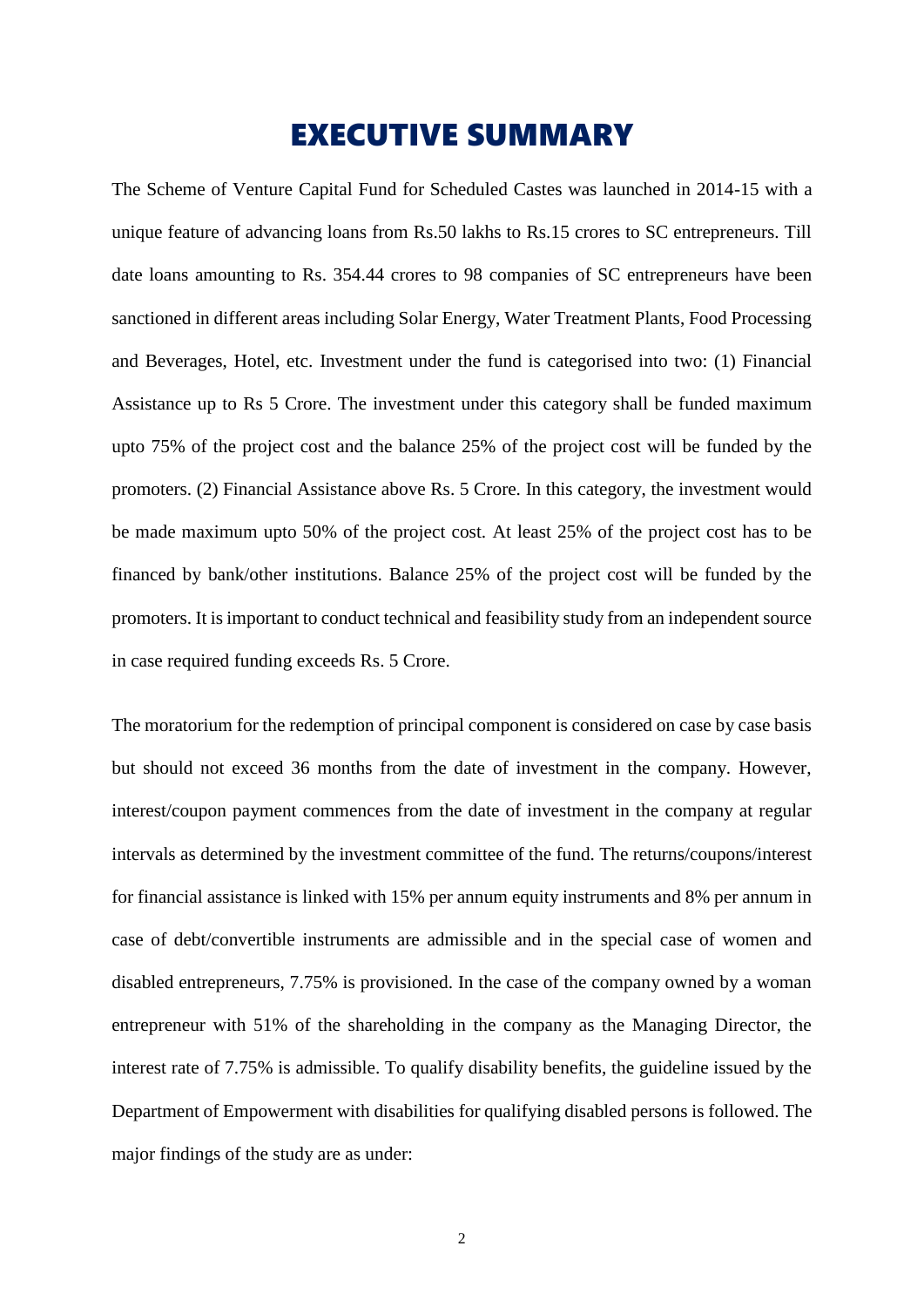- 1. Presently the scheme is implemented in 17 Indian States, namely (1) Andhra Pradesh, (2) Bihar (3) Assam (4) Delhi NCR (5) Chhattisgarh (6) Gujarat (7) Karnataka (8) Maharashtra (9) Pondicherry (10) Punjab (11) Tamil Nadu (12) Telangana (13) Uttar Pradesh (14) West Bengal (15) Uttarakhand (16) Himachal Pradesh and (17) Haryana.
- 2. The Venture Capital Fund for Scheduled Castes Entrepreneurs is the only Scheme to promote entrepreneurship amongst the Scheduled Castes and to increase financial inclusion for SC entrepreneurs to motivate them for further growth in the society.
- 3. Women have had 28.1% representation out of 98 VCF set-ups. The maximum number of ventures have been set up in Maharashtra (32.7%), followed by Andhra Pradesh (15.3%) and Telangana (12.2%). The women representation is about 25% in Maharashtra, followed by Telangana (21%) and Andhra Pradesh (13%).
- 4. The SDG Goal no. 8.3 vouches for promotion of development-oriented policies that support productive activities, decent job creation, entrepreneurship, creativity and innovation, and encourage the formalization and growth of micro, small and medium-sized enterprises, through access to financial services. Therefore, a motive to promote entrepreneurship amongst the SCs who are oriented towards innovation and growth technologies and provide concessional finance to the SC entrepreneurs who create wealth and value for society is aligned with the SDG goal no. 8.3.
- 5. The approach adopted for the evaluation of the Scheme under the study is goal-based, process-based and outcome-based. Both quantitative and qualitative information have been garnered applying questionnaire, in-depth interview, observation and focus group discussion as research tools. The evaluation study has relied upon both primary and secondary sources of data. Primary data was collected from IFCI Limited, promoters and workers/wagers of the companies. Questionnaires were administered to the promoters.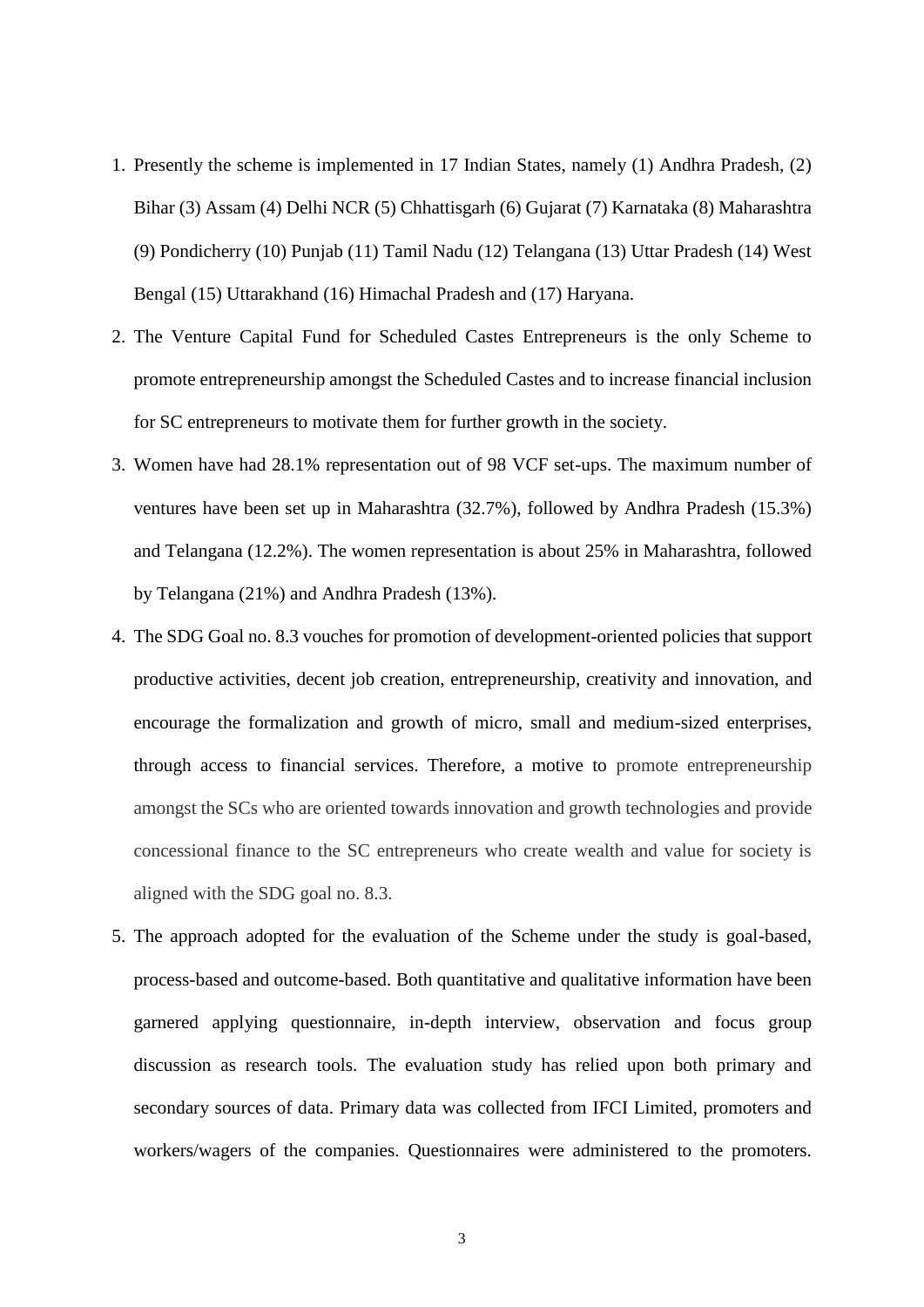Observation-based detailed discussions were held with IFCI Limited, Department of Social Justice and Empowerment, and company promoters. Considering promoters as key stakeholders receiving benefits of the Scheme, to begin with, they were contacted telephonically and then the project-sites were visited. The questionnaire was administered to receive their responses to the objectives of the scheme. It was also intended to know the extent to which the companies covered under the Scheme were aligned with the laid down procedures. Focus group discussions were conducted with the workers of the companies. Thus, the evaluation study took a holistic view by integrating both, the supply and demandside stakeholders. This approach was applied to identify problems, challenges and constraints in and of the Scheme implementation.

6. The approach of the study is analytical, as indicators have been identified to assess the economic condition before and after the scheme. Apart from this, research tools have also included process-related and multiple issues through an integrated framework to come up with effective findings. Different items of information on the beneficiary profile, basic profile, and information aligned with scheme guidelines and views to enhance the effectiveness of the Scheme have been asked and responses thereof, documented. The sources of information are a balanced blend of primary and secondary information garnered from different layers of stakeholders. Importantly, the views of workers associated with the companies have also been taken to understand the extent to which the scheme has given a chain effect on them. The problems, challenges and constraints in the implementation have been discussed with IFCI and promoters. The information on the criteria adopted for identification of eligible SC entrepreneurs and method applied for motivating them have been taken from IFCI Limited and promoters. For the payback capacity, the bank statements of the borrower have been examined. To assess the employment generation due to coverage of the Scheme, the company promoters were asked to provide the employee details. The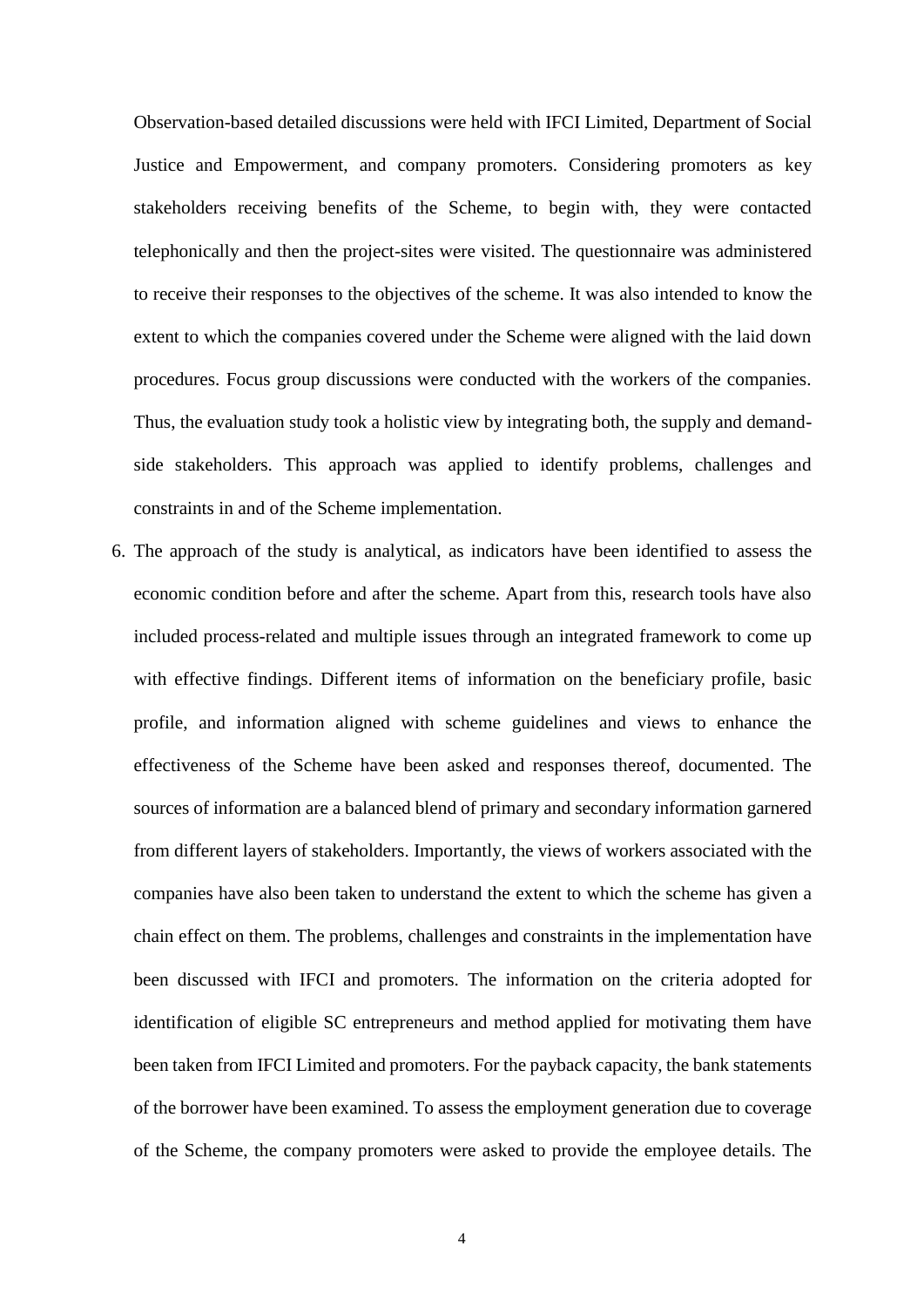qualification details of the entrepreneurs were taken while taking their feedback. The strength, weakness, opportunities and threat analysis have been conducted based on data collected.

- 7. The objectives of the evaluation study of Venture Capital Fund for Scheduled Castes (VCF-SC) are as under:
	- i. To examine the problems, challenges, and constraints in the implementation of the scheme,
	- ii. To study the criteria adopted for identification of eligible SC entrepreneurs and method applied for motivating them to undertake financial inclusion,
- iii. To analyse the payback capacity of the beneficiaries,
- iv. To study whether the scheme has resulted in the generation of employment,
- v. To examine the qualifications of entrepreneurs and their selection criteria,
- vi. To conduct strengths', weaknesses', opportunities' and their threats' analysis of the scheme,
- vii. To document the key findings on the data collected from the field on the objectives of the study,
- viii. To identify shortcomings in the design of the existing scheme if any, and
- ix. To recommend/suggest for necessary restructuring to be carried in the scheme to achieve desired results and its need for continuation.
- 8. The samples were drawn from Uttar Pradesh (North Region), Andhra Pradesh (Southern Region), Telangana (Southern Region) and Gujarat (Western Region). Hence, the samples selected are representative of the four regions. The companies selected in the study are financial disbursement/ sanction of below 5 crores. The two companies selected from the southern region, namely M/s Palandu Solar Power Private Limited and M/s Dartyens Power Limited operating in the power sector. The M/s Sunheri Rice Mill Private Limited is from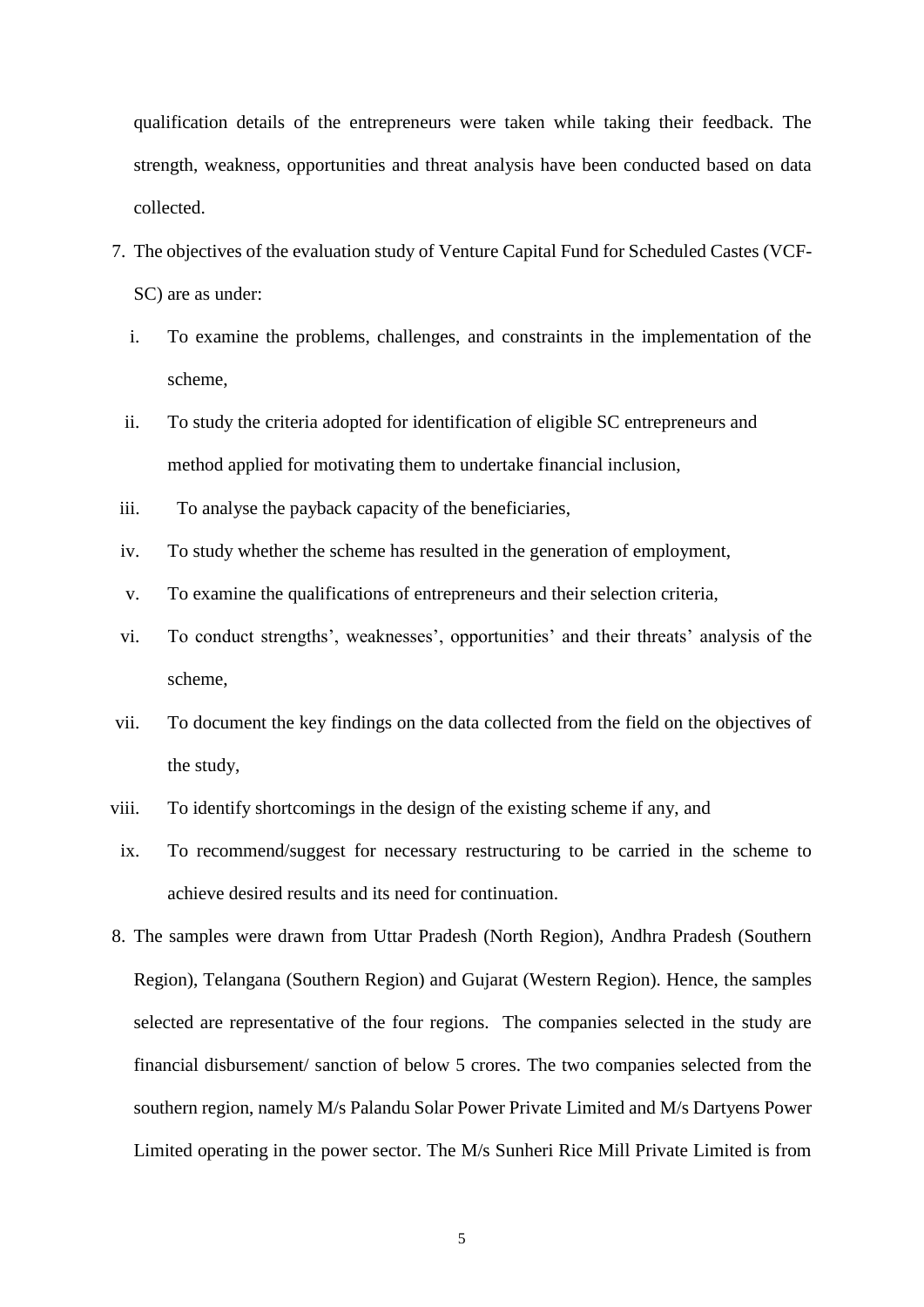north region associated to agro-business sector. The Rainbow Packaging Private Limited from Western Region is a plastic-sheet producing company. Thus, the samples were taken from three different sectors, namely power, agro-business and plastic manufacturing. Out of the four companies listed, two companies have received the full disbursements. The other two companies have been disbursed less than the amount sanctioned. M/s Sunheri Rice Mills, Bijnore has not started.

- 9. The performance of the scheme has been evaluated on the output/outcome indicators viz. business model adopted, percentage of SC shareholdings in the company management in last six and twelve months, capital investment in the company, project cost, provision of collateral or corporate guarantee, borrowings from financial institutions, chain effect of the venture on other SC people, the overall profit of the business, payback capacity, ancillary entrepreneurs connected to the venture, employment generated, the wealth of assets created, and innovation and technology being employed.
- 10. M/s Dartyens Private Limited has installed 3550 modules, 11 tracking motors and 11 SMBs. The company is set up in the land area of 7 acres. The link road to the company is Sagar Road which is 17 kms away from Nalgonda. M/s Dartyens Power Private Limited was set up in 2016 and a loan of Rs. 4.47 crore was sanctioned, of which Rs. 4.35 crore disbursed. The company supplies power to TSTRANCO of Telangana State. The company receives revenue of Rs. 6.49 per unit. The total production capacity of the venture is 1760 units /day in winters, 1360 units/day in the rainy season and 4323 units/day in summers. There were four workers deputed to look after the working of the plant, of which two were from SC community. A total of Rs.58000/month was being spent on human resource.
- 11. M/s Palnadu Solar Power Private Limited was set up at Inumella Village, Guntur in 2015. It is situated in 25 acres. It is a 5 MW energy venture. It has 18520 solar modules. The company received a loan amount of Rs. 15 crores. The said amount consists of Rs. 14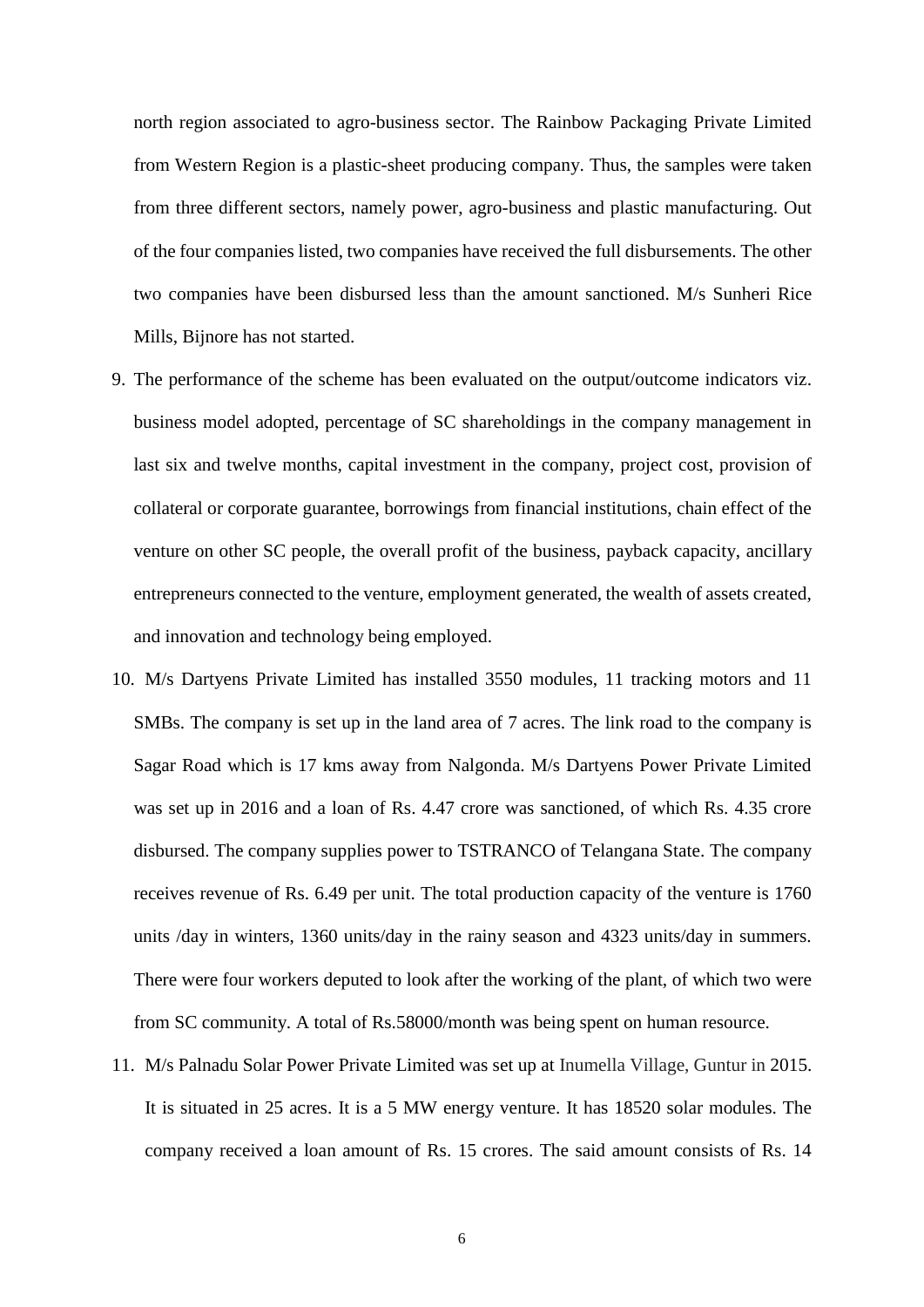crores as VCF-Debt and Rs. 1 cr. as VCF-SC equity. The venture was implemented in the year 2015. Seven workers were found working with the company. A total of Rs. 86000 was spent on human resource.

- 12. M/s Rainbow Packaging Private Limited, Ahmedabad was set up in 1986. The project is located at Changodar Industrial Estate, Sarkhej Bhavla Road, Changodar, Ahmedabad. Under the VCF-SC scheme, the company was sanctioned Rs. 2.42 crore in the year 2015. The amount was disbursed for purchasing the printing machine on the plastic sheets. The Company was found producing effective stock value and better results with the newly purchased printing machine.
- 13. M/s Sunheri Rice Mills Private Limited was to set-up in Bijnore. The promoters expressed their negative concerns about the officials of IFCI Limited. They alleged the officials of IFCI Limited for not effectively processing their requests and asking for undue favours.
- 14. The sampled ventures were manufacturing units. Out of four ventures studied, two of them were operating in the power sector, one in plastic sheet manufacturing and other, rice mill.
- 15. The legal status of companies was changed to Private Limited. Before the scheme, except M/s Sunheri Rice Mills Private Limited, the other three companies, namely M/s Dartynes Power Private Limited, M/s Palnadu Solar Power Private Limited and M/s Rainbow Packaging Private Limited underwent structural changes.
- 16. Before the coverage of the scheme, the promoters provided collateral or corporate guarantee for borrowing financial inputs. However, M/s Dartyens Power Private Limited and M/s Palnadu Solar Power Private Limited did not borrow at all before availing the Scheme's benefits. After being covered under the Scheme, their capacity of investment relatively went up. M/s Dartyens Power Private Limited and M/s Palnadu Solar Power Private Limited invested to the tune of 45.9% and 58.45% which they did not do before being covered under the Scheme. However, the promoters of two other companies, namely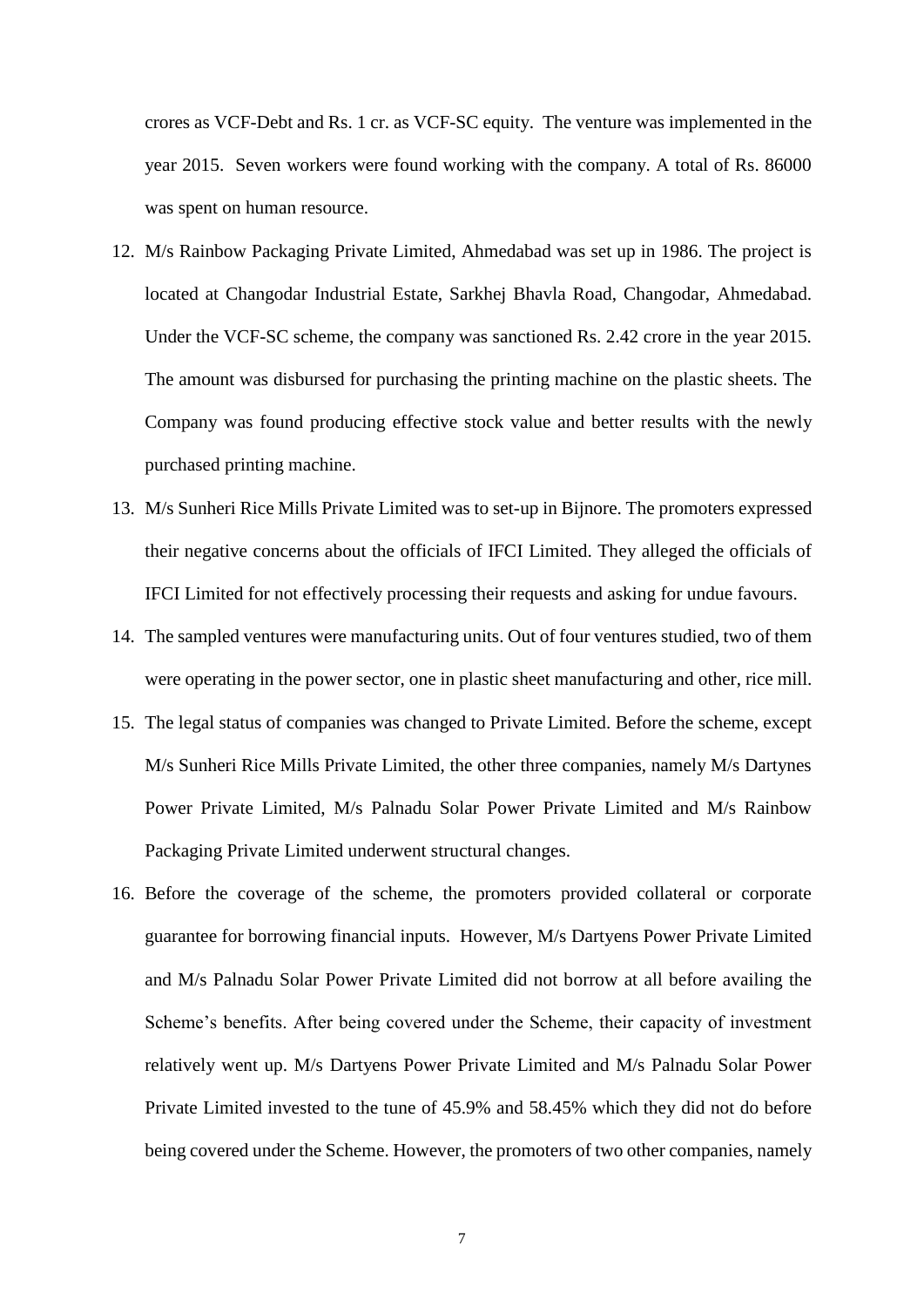M/s Rainbow Packaging Private Limited and M/s Sunheri Rice Mills seem to have enjoyed relief in the investments. M/s Rainbow Packaging Private Limited and M/s Sunheri Rice Mills private Limited invested 80% and 50%, respectively. With the association with the scheme M/s Rainbow Packaging Private Limited and M/s Sunheri Rice Mills private Limited invested 68.36% and 34.19%, respectively. However, M/s Sunheri Rice Mills Private Limited could receive an amount of Rs.100 lakh against the sanctioned loan amount of Rs.256 lakhs. The company after availing the scheme did not move forward with its venture.

17. The employment opportunities have been documented considering the participation of other than SC workforce as well. The employment has been divided into three categories, namely full time, part-time and seasonal. To calculate the total number of employments, the norms of MSME has been followed wherein two part-time employments equal to one full time, and 4 seasonal giving rise to one full time. M/s Dartyens and M/s Palnadu Solar Power private Limited companies did not offer any employment before availing concessional finance. The companies after being covered under the scheme have started producing positive results on the output indicator of employment generation. Aligned with the Scheme objective, out of the total employment created by companies for SCs, 57.2% additional employments have been created. Employment opportunities for SCs were created to the tune of 100% by both M/s Dartynes and M/s Palnadu Solar Power whereas 52.38% additional employment opportunities were created by M/s Rainbow Packaging Private Limited. The analysis recognizes the adverse impact of the Scheme on M/s Sunheri Rice Mills. It is to be noted that both M/s Dartynes and M/s Palnadu Solar Power did not create any employment opportunities before their coverage under the Scheme. Thus, the progressive growth in the creation of employment opportunities is visible in the case of M/s Rainbow Packaging Private Limited.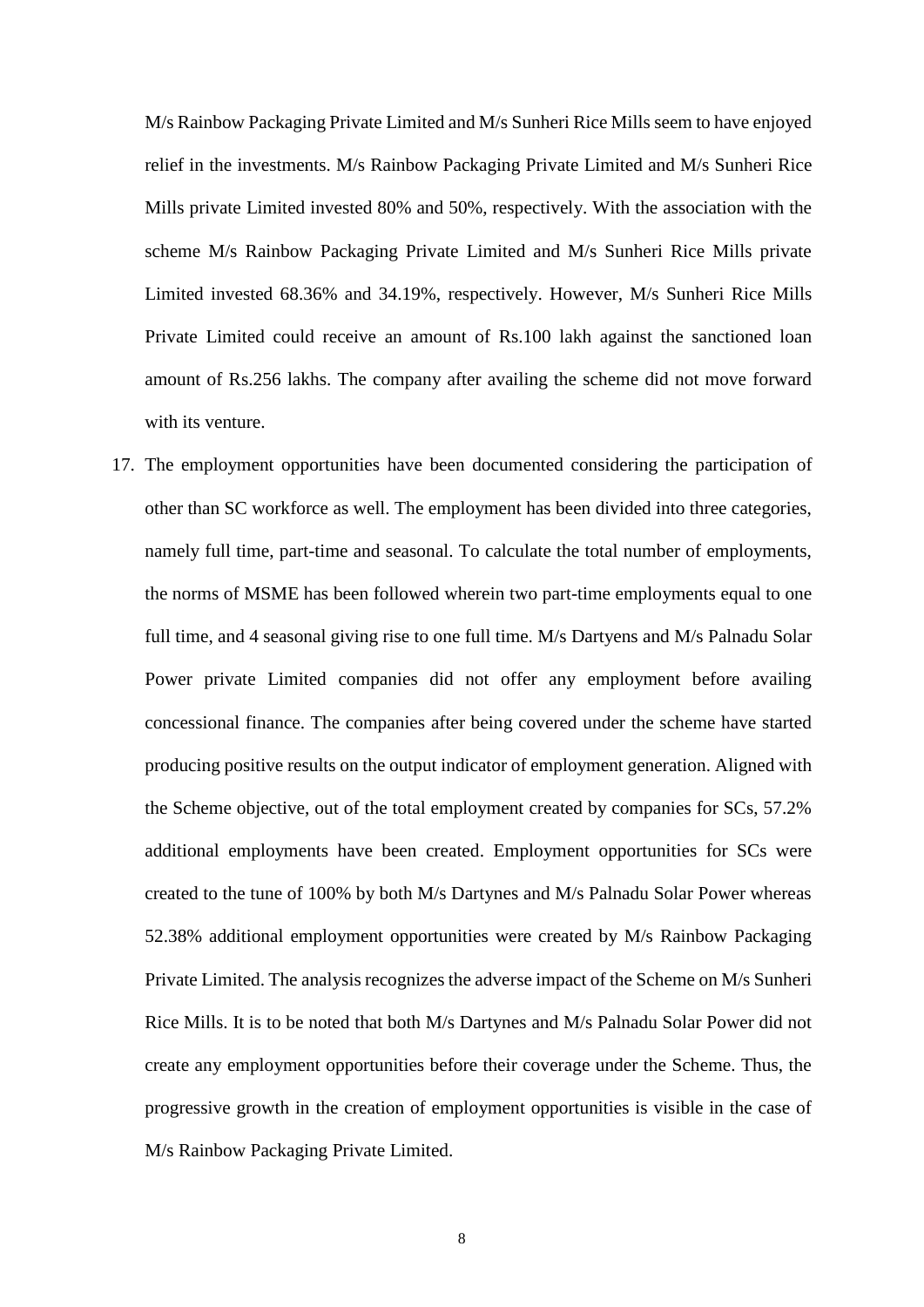- 18. Considering that the workers working with the companies were directly linked with the ecosystem of the business and receiving the first-hand interface, bringing about attitudinal changes to orient them to a similar venture, responses were documented. During our focus group discussion, it was clarified that the workers of companies cannot afford to initiate a venture of that kind. However, workers from M/S Rainbow Packaging Private Limited, Gujarat expressed their willingness to start-ups. No workers from other company expressed their desire to start any venture fostering entrepreneurial values. Thus, 25% of the workers have expressed that they would be setting-up similar venture in the future.
- 19. Before the coverage of the Scheme, the sampled companies did not have 'very good' profits. The two companies operating with the power sector have not responded to the concerns. The actual profit has been received by two companies, namely Rainbow Packaging and Sunheri Rice Mills Private Limited to the tune of 1.5% and 7%, respectively. The payback capacities of power sector companies have not responded on their transactions with financial institutions whereas the two companies borrowed loans from commercial banks. Barring M/s Rainbow Packaging Private Limited, no company associated small SC entrepreneurs. The technology being used before the Scheme has been normal printing responded by M/s Rainbow Packaging Private Limited. Overall, most of the companies on the above-mentioned parameters are under-performing.
- 20. After the implementation of the Scheme, the entrepreneurs responded to the component of profit received. M/s Palnadu has reflected 'no-response' in the column of profit received. The Sunheri Rice Mills which has not started the venture and remains silent on all the components. M/s Rainbow Packaging has expressed good profit received after its inclusion to the scheme. The company promoters fulfil their financial requirements by taking loans from commercial banks. The company supports less than 20 small SC entrepreneurs. They provide scholarship to SC students from their profit. They are using 'rotogravure'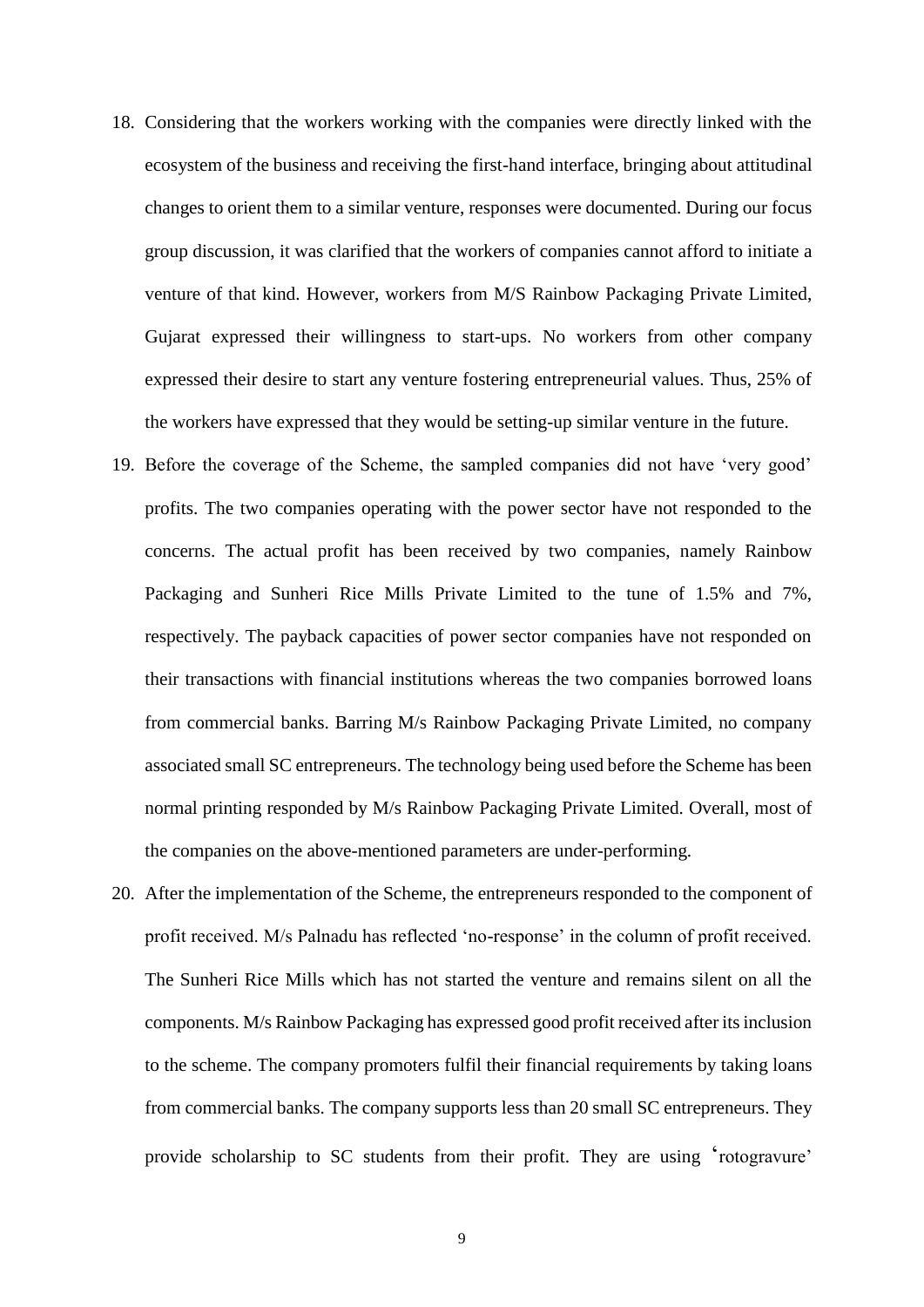innovative technology to redefine their economic growth. M/s Palnadu Power Private Limited is mostly silent on the aforementioned output indicators. So is the case with M/s Dartyens Power Private Limited.

- 21. The design of the scheme intends to benefit the SC community entrepreneurs. The implementation of the scheme is such that only selected financially competent promoters can get the benefit. As it is clear from the Scheme guideline that above five crores of the project cost, the funding is available to the tune of 50% and in case the below amount, it has been provisioned at 66%-75%. The common SC people cannot afford to invest in such a high amount. Looking at the ventures in operation, it seems to have touched mainly the socio-economically empowered SCs.
- 22. The ratio of disbursed amount and number of beneficiaries can give us an indication of input use efficiency. The efficiency of use of input can be computed by taking a simple ratio of output to input. The average input use efficiency has been calculated as 0.44. Keeping the average as standard, we find that only in the inception year i.e. 2014-15, the efficiency level is higher than the average. In the year 2016-17 and 2019-20, the efficiency level is progressing towards the average level.

#### R**ecommendations**

- 23. Most of the projects funded are new and the entrepreneurs need to know more to manage and grow their enterprise. Keeping in view the nature of the fund and its targeted beneficiaries, the tenure of the loan may be increased to 10-12 years on the assessment of the cash flow position of each project. The increased tenure of repayment would provide relief to the entrepreneurs.
- 24. One of the major reasons in the ineffective coverage of the Scheme is difficulties faced by entrepreneurs to arrange necessary approvals and licenses. To cover the number of SC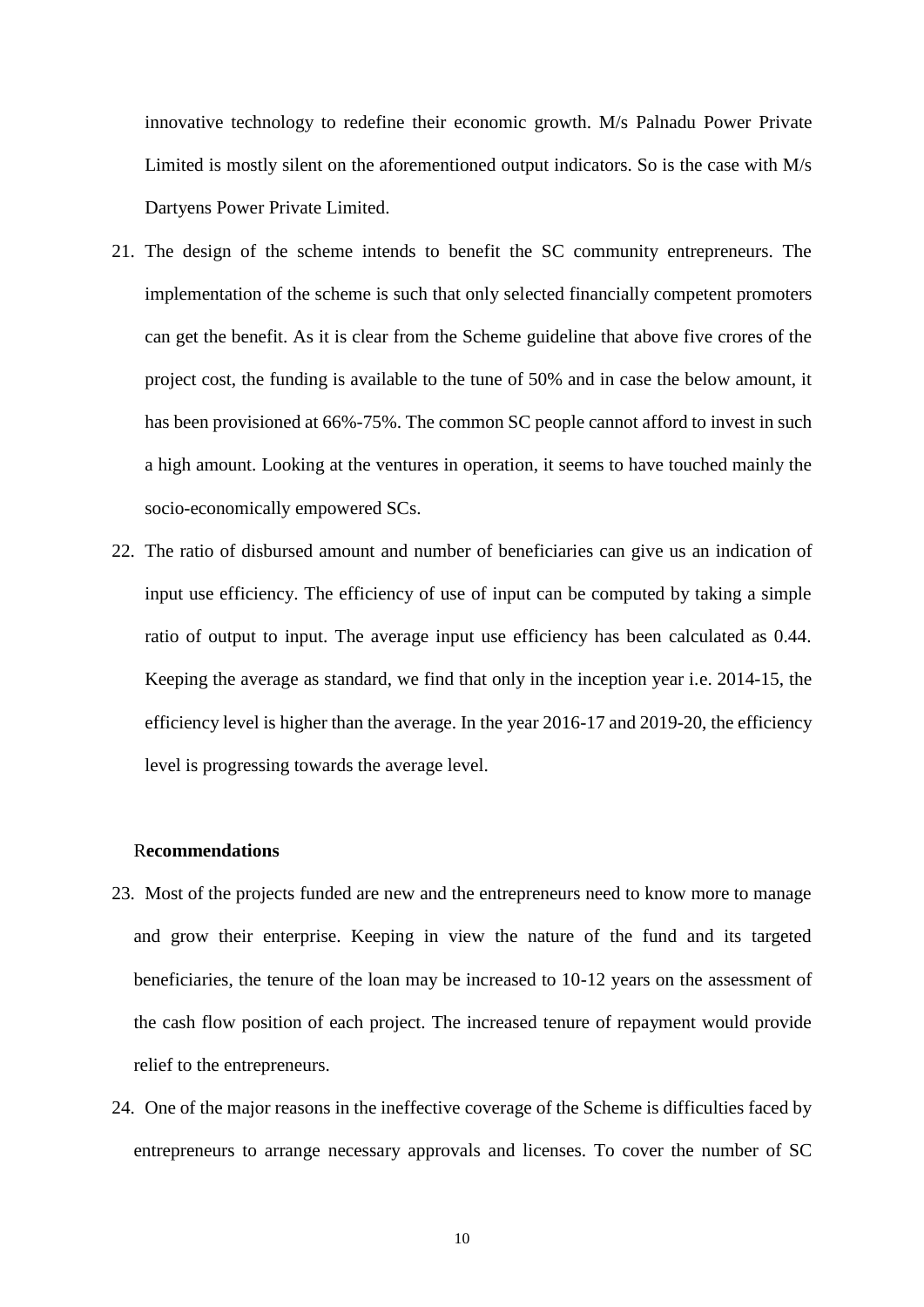beneficiaries to the Scheme, they should be facilitated with a single-window system to get their cases disposed expeditiously within a time frame.

- 25. There exists entrepreneur lined up finance up to 75% of project cost due to his expertise and strength of the project. But the entrepreneur is not able to proceed because of the inability to arrange 25% margin money. It is suggested that 12.5 % of the project cost may be funded under VCF-SC through participation in the equity of such ventures after acceptance of the entrepreneurs.
- 26. There should be proper information dissemination about VCF-SC. The task of the advertisement should not be left to IFCI Limited alone. The Ministry can take initiatives to promulgate the scheme and its benefits through newspapers, magazines, website and social sites.
- 27. The procurement policy of Government and PSUs provide for 4 % procurement from MSMEs promoted by scheduled caste and scheduled tribe entrepreneurs. However, the procurement conditions envisage supply of a fixed quantity for which the small entrepreneurs in this category do not qualify. Concerned Ministries, state governments and public sector undertakings may be advised to change/ relax the stipulated quantity conditions which will benefit the small SC entrepreneurs immensely.
- 28. States may be advised to make the scheme available in DICs and appoint a nodal officer to deal with scheduled caste entrepreneurs and forward the cases to the fund manager for further counselling and handholding. This integration is necessary because the Scheme is yet to cover states having huge SC population. Further, it will help bring more desirous entrepreneurs.
- 29. The interest rate imposed on the principal component of loan should be brought down to 5% and the balance interest required from the bank can be met out through interest subvention. The Ministry may like to allocate separate fund for the subsidy on the interest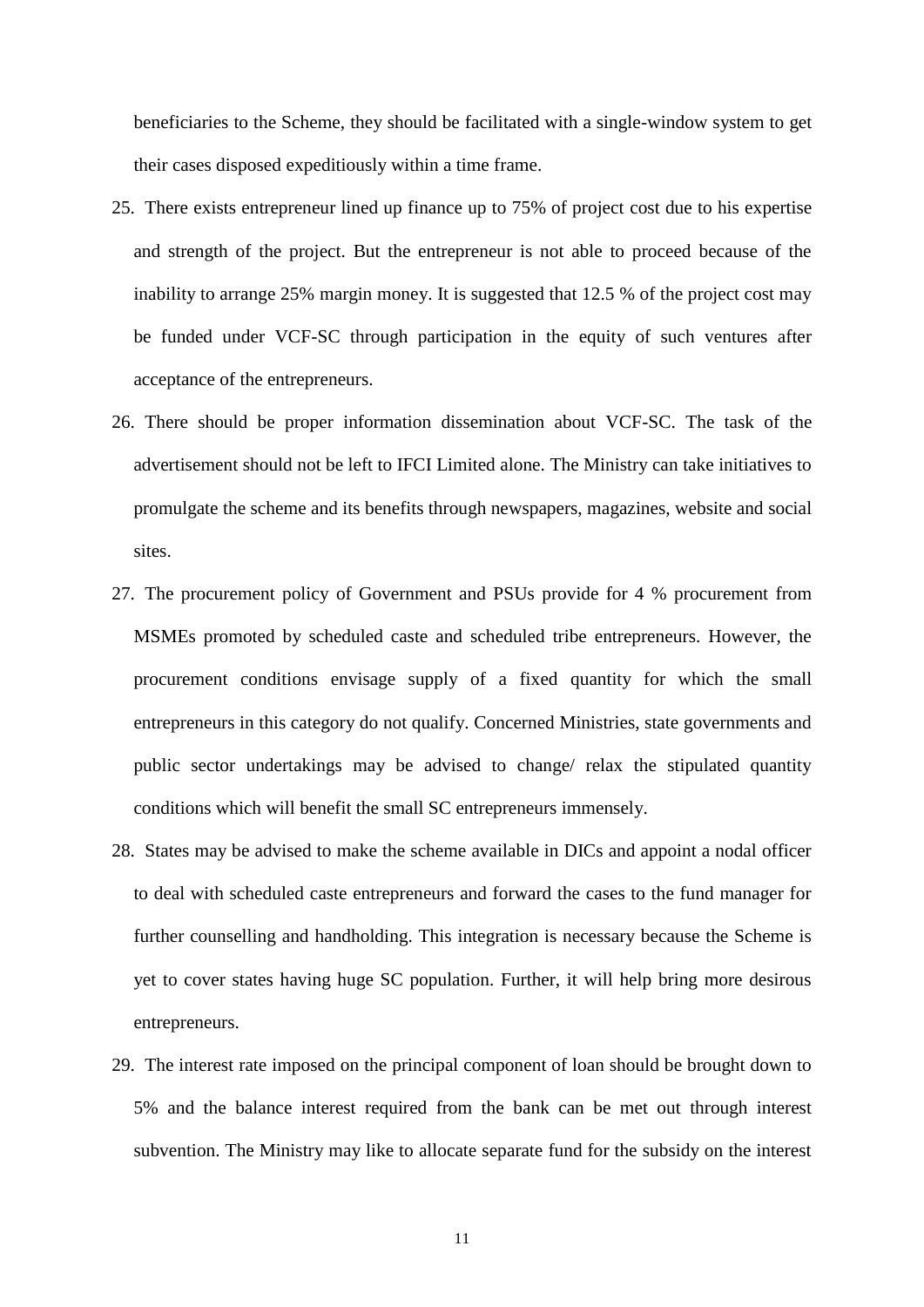component. This would make the scheme attractive and tenable for SC entrepreneurs. However, to provide the interest subsidy of 3% should be subjected to third-party verification of the companies.

- 30. Rs. 354.44 crore so far sanctioned to 98 companies out of the total corpus of Rs. 452.17 crore; scheme may be further strengthened with more financial allocations to promote innovation and growth among SC entrepreneurs.
- 31. The externalities of the Scheme can be categorised as under:
	- 1. The **financial limitation** of the scheme does not enable the promoters to meet their induced requirements related to their business. There is considerable delay in the fund release.
	- 2. The **information deficit** is one of the major externalities expressed by the promoters while executing the projects. The letter of Intent (LoI) is prepared several times to address the needs of the promoters. There are no fixed documents which regulate the preparation of the letter of intent.
	- 3. The **organizational structure** has to be a private limited company wherein the promoters demand it to be either proprietary or partnership firm or one-person company or limited liability partnership or any other law-abiding establishment, as most of the sampled SC Entrepreneurs were not fully aware of entry-level of business requirement to be set up under Private Limited Company. The conversion to the private limited company requires more capital infusion, statutory fees and approvals. The major requirement of a minimum of two directors and shareholders of Private Limited Company may not be met by Many SC Entrepreneurs.
	- **4.** The **repayment period** should be industry-specific. There are selected sectors where IFICI Limited lending should be aligned to standard norms prescribed by IREDA etc.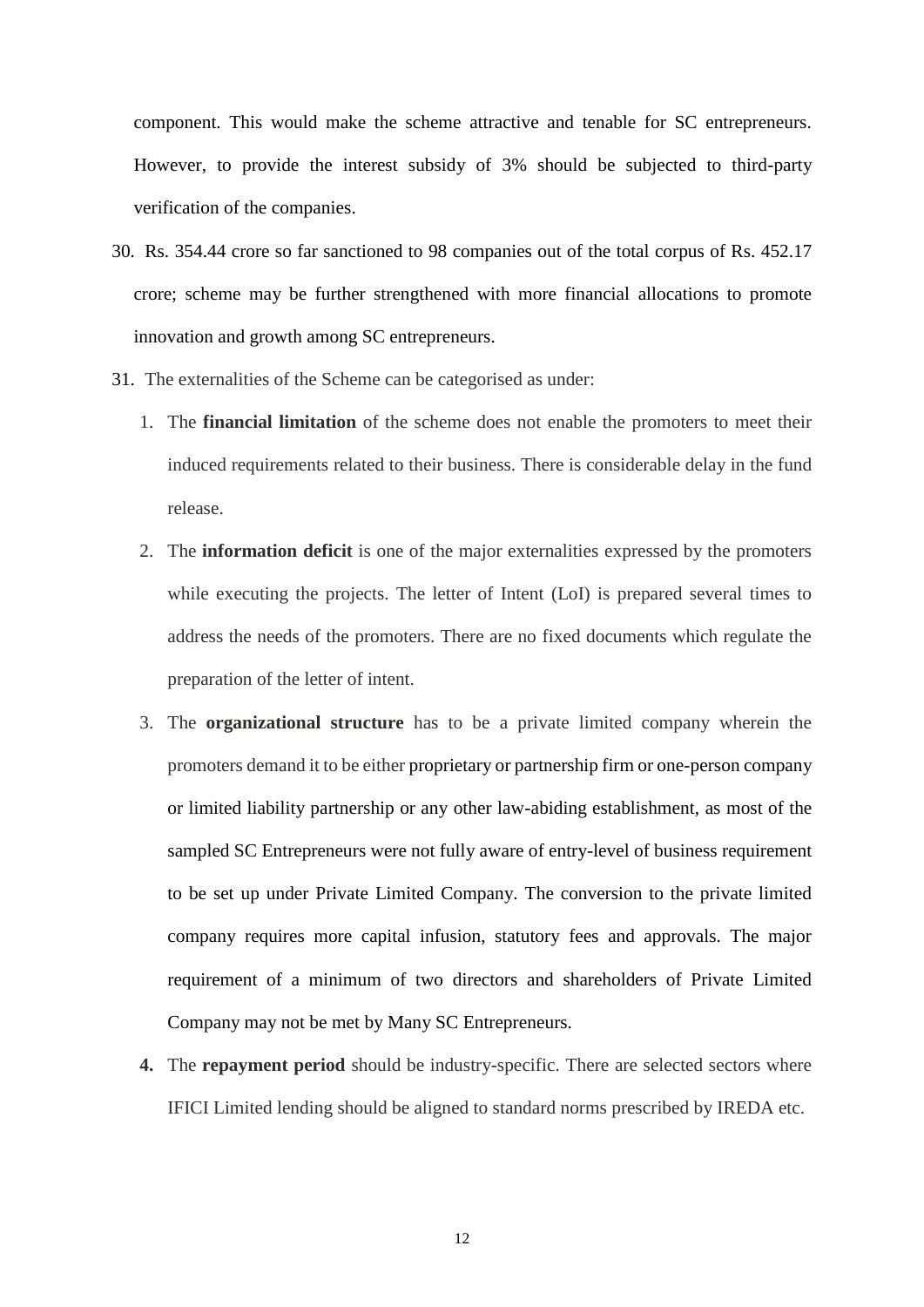- **5.** The **Interest Rate** is a major roadblock in the timely repayment. The rate should be reduced to 5%. It has been suggested by the promoters that the remaining interest rate requires to be met from the funds of the Ministry since it is a method of incentivising the entrepreneurship among Scheduled caste population.
- **6.** The **Penal Interest** becomes a major hurdle in the repayment.
- 32. The Strength, weakness, opportunities and threats of the Scheme are as under:
- A. **Strength**: The Scheme of Venture Capital Fund for SC is unique of its kind. The scheme enables promoters to set up their company by borrowing loans from IFCI Limited. The Scheme has transferred acres of lands into productive assets. It has also opened employment opportunities to unemployed SC population. As a result of the Scheme, there are 98 working ventures in 17 States.
- B. **Weakness**: Out of the total corpus fund of Rs. 452.17 crore, the disbursed fund is 354.44 crore. A total of 21.61% of the fund is an unspent balance that could have been used. The information dissemination about the Scheme is not adequate, as it has not reached out to the beneficiaries. There exist disputes resulting from the fund disbursement process. One of the major reasons identified is dispute resulting from the disbursement and difficulties faced by entrepreneurs to arrange necessary approvals and licenses, so much so 25% fund arrangement by normal SC population is difficult.
- C. **Opportunities**: The scheme provides opportunities to the SC entrepreneurs for opening ventures that can profit them and motivate other SCs to be the part of financial inclusion. The entrepreneurs are getting savings and expanding their business. Up to 75% financial availability for the venture is precisely a progressive step. Many unemployed youths are getting employment opportunities from the SC population.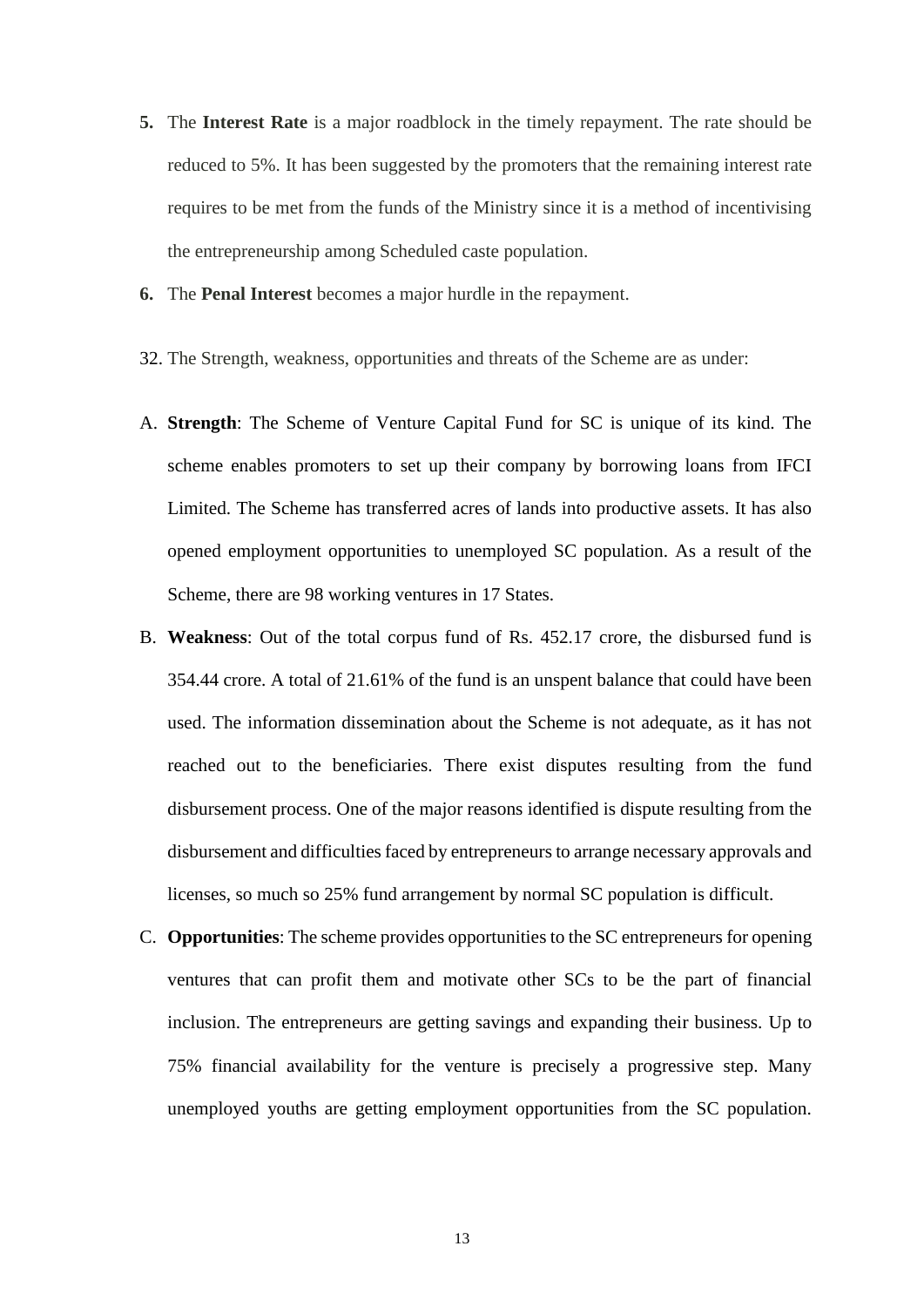Thus, the opportunities for incentivising entrepreneurs on the one hand and beneficiaries on the other are major opportunities offered by the Scheme.

- D. **Threats**: Provisionally no threat has been foreseen except disputed matters and as a result of that the venture has not taken off. It requires proper investigation of the case before giving the loan and providing handholding supports to the beneficiaries, once the loan is approved. Obtaining clearances from the State departments is one of the perceived threats that can be corrected by employing a single-window system.
- 33. **The venture capital fund for SC (VCF-SC) is a distinct scheme and needs continuation.** The selection of beneficiaries is an important step before their induction. The state development agencies are required to complete the task of awareness generation among the SC population. The size of ventures may be divided into three types, namely (1) Up to Rs. 25 Lakhs (Small), (2) Rs. 25 Lakhs to Rs. 5 crore (Medium), and (3) Rs. 5 crores up to 15 crores (Medium and Large) aligned with MSME recent guideline inscribed in Gazette notification dated 30<sup>th</sup> September 2006. To make the scheme attractive, 3% subsidy may be admissible on the interest component after an independent verification.
- 34. The vision for working with the scheme would be three-staged, namely (1) Short Term {1-2 years} (2) Medium Term {2-3 Years}, and (3) Long Term {3-5 Years}. In the short term, the scheme should be customized in such a way that potential beneficiaries are covered and they set up their ventures. Information dissemination through effective means should be ensured in short term. They should be provided handholding support to address any hurdle that they may face. In the medium term, the entrepreneurs should be encouraged to build their capacity to run the ventures effectively. They should mandatorily put to training. The uncovered states with potential beneficiaries should be covered. In the long term, the SC population should be competent enough to get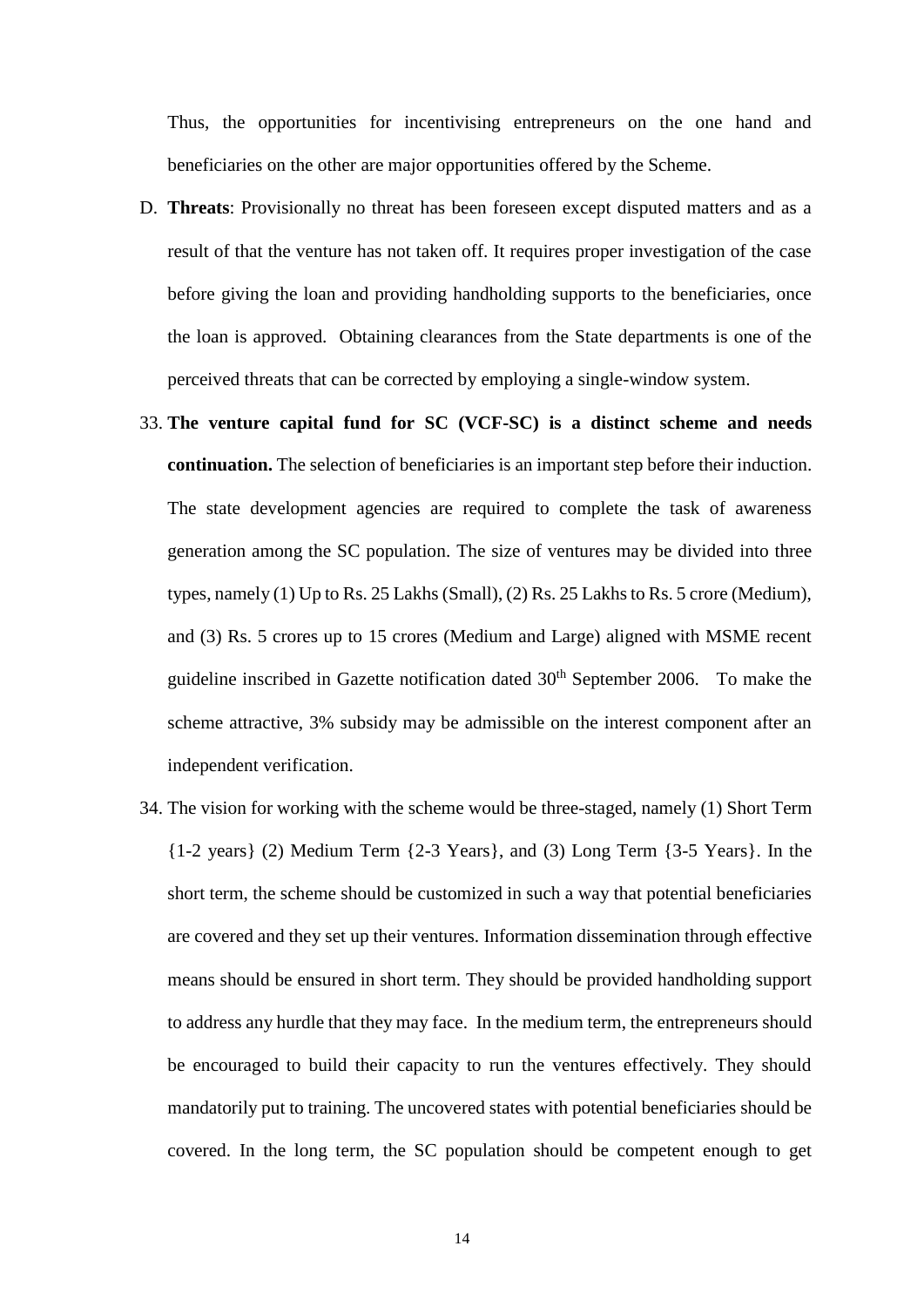attracted to the Scheme. The bank interest rate subsidy then may be withdrawn because by that time they would have developed the art of working on the economy of scale with unbeatable pace.

- 35. The Venture Capital Fund for SC (VCF-SC) is a unique scheme under the Ministry of Social Justice to enhance entrepreneurship among SC people. Considering the specificity of the Scheme, **it needs to be continued** with the following riders:
- a. In the entire course of project approval and implementation, the CS and CA should be selected in consultation with promoter concerned.
- b. The promoters should be given all required technical information by IFCI well in advance and an undertaking should be obtained from the SC entrepreneurs that nothing remains to be understood thereafter. Technical information should properly be given to the promoters. A representative from the Ministry and an external CA should be made the part of the entire induction process. The CA may optionally be taken by beneficiary consent.
- c. Though the information on 'Venture Capital Fund' is available on the dedicated VCF platform, the same should also be integrated with the MoSJE website.
- d. Repayment period should be industry-specific. The uniform periodicity of the repayment needs to be considered and made flexible.
- e. The outreach of the Scheme is not very effective in terms of the number of beneficiaries and States covered. The budgetary expenditure pattern shows that there is a substantial amount which could be used for covering the potential SC entrepreneurs. To enhance the outreach and efficacy of the Scheme, its financial envelope requires to be rightsized.
- f. The grievance redressal mechanism of the scheme is not very effective. The Ministry may like to appoint an arbitrator in the event of handling disputes between IFCI Limited and promoters, ensuring amicable solutions.